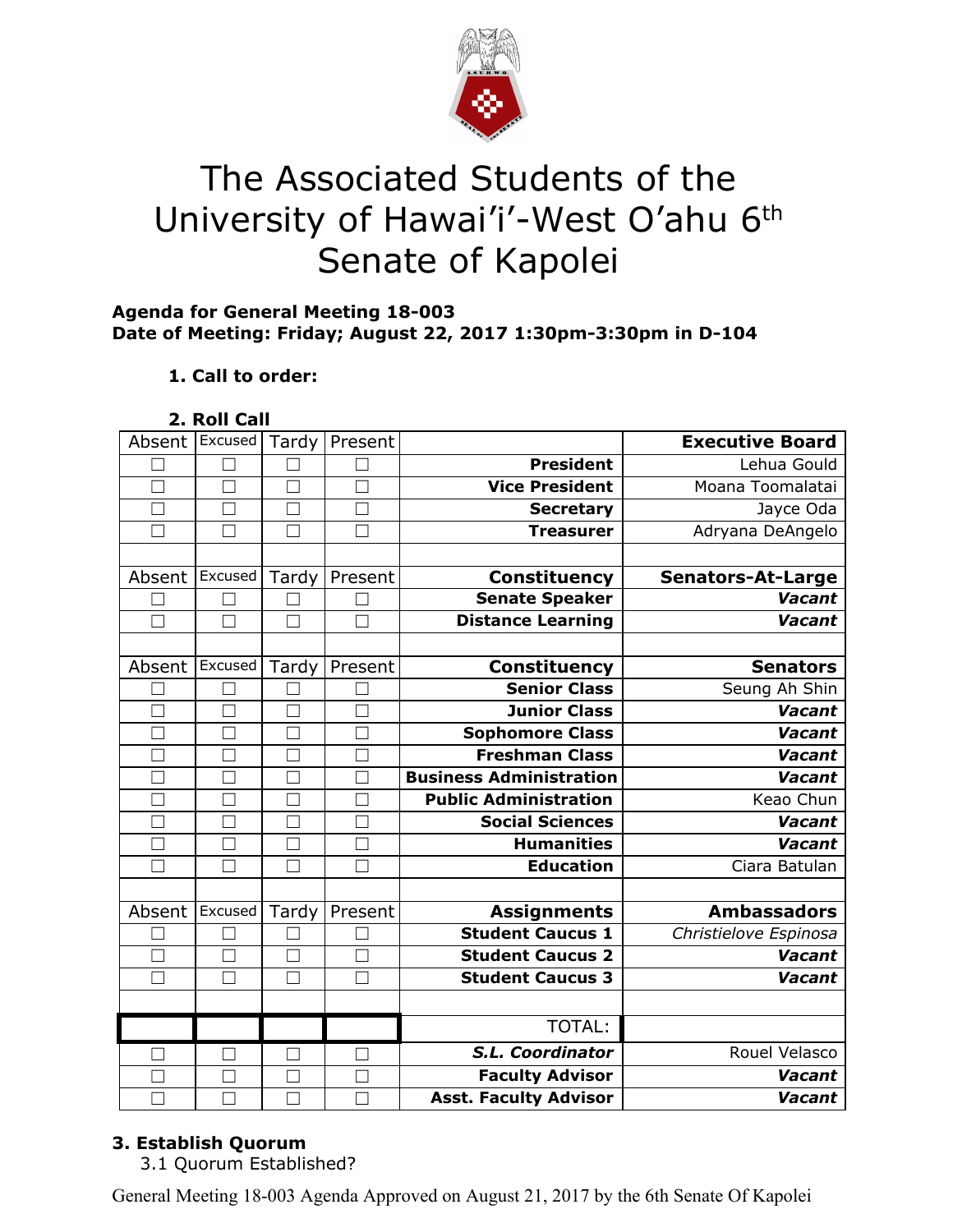#### **4. Open Forum Guest**

#### **5. Approval of Agenda and Minutes**

- 5.1 Minutes for Meeting 18-001 Motion: Second: Vote:
- 5.2 Minutes for Meeting 18-002 Motion: Second: Vote:
- 5.3 Agenda for Meeting 18-003 Motion: Second: Vote:

#### **6. Internal Reports**

- 6.1 President
- 6.2 Vice President
- 6.3 Secretary
- 6.4 Treasurer
- 6.5 Advisors
- 6.6 *Standing Committee Reports*
- 6.6.1 Budget & Finance
- 6.6.2 Activities
- 6.6.3 Legislative
- 6.7 *Ad Hoc Committee Reports*
- 6.7.1 Elections Committee
- 6.8 *Senators Report*
- 6.8.1 Senate Speaker **N/A**
- 6.8.1 Distance Learning **N/A**
- 6.8.2 Senior Class
- 6.8.3 Junior Class **N/A**
- 6.8.4 Sophomore Class **N/A**
- 6.8.5 Freshman Class **N/A**
- 6.8.6 Business Administration Division
- 6.8.7 Public Administration Division
- 6.8.8 Social Sciences Division **N/A**
- 6.8.9 Humanities Division **N/A**
- 6.8.10 Education Division
- 6.9 Caucus Ambassadors Report
- 6.10 *Campus Committees Report*
- Health/Technology/Transportation (HTT) Committee
- -Senior Staff Meetings